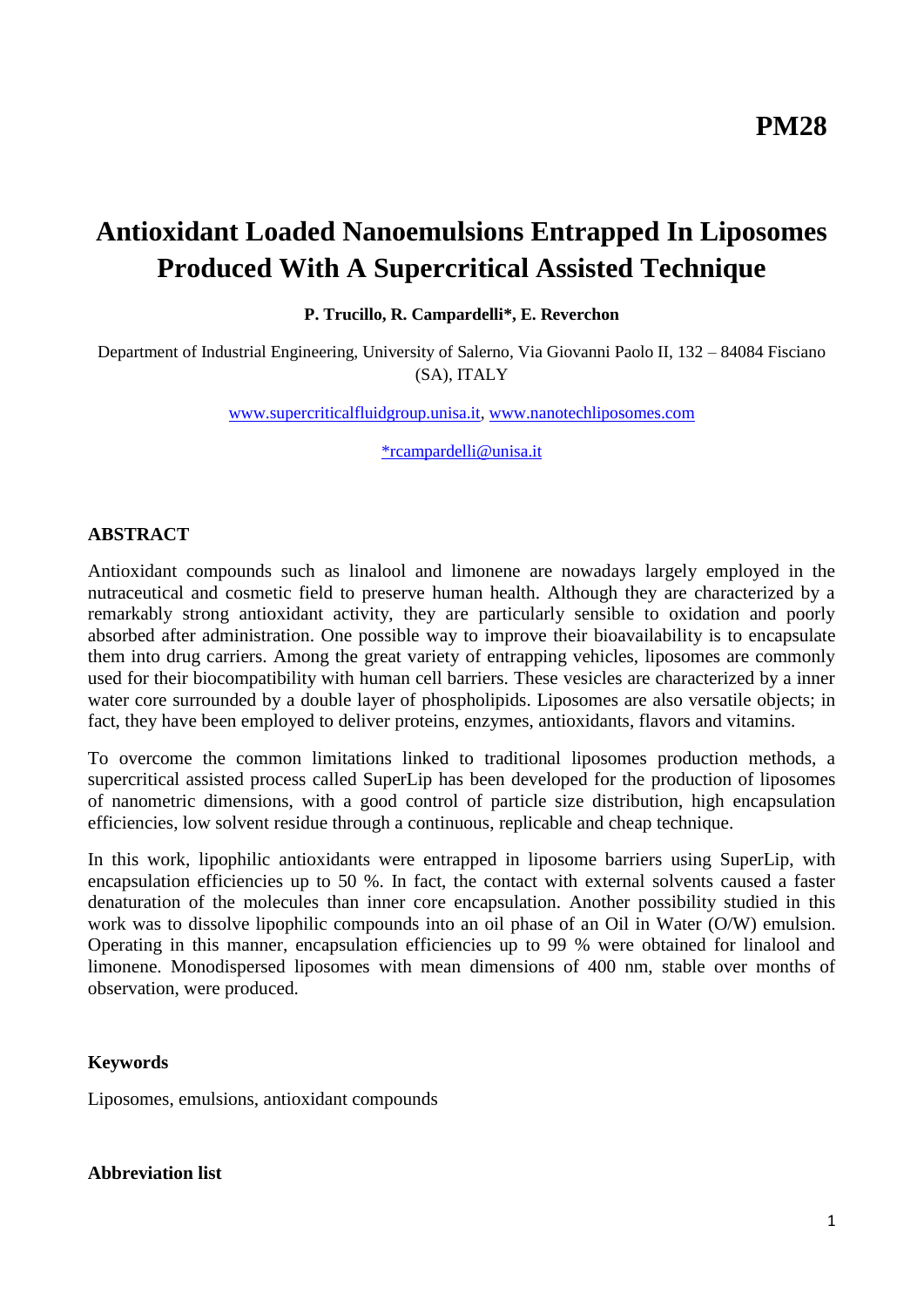**PC**: L-α-Phosphatidylcholine, **EE**: Encapsulation Efficiency, **EL**: Expanded Liquid

**MD**: Mean Dimensions, **SD**: Standard Deviation, **PDI**: Polydispersion Index,

**O/W**: Oil in Water (emulsion)

# **INTRODUCTION**

Liposomes are spherical drug delivery systems composed by a double lipidic layer of phospholipids that surrounds an inner volume of water. Liposomes attracted scientific and industrial attention for their biocompatibility [\[1\]](#page-6-0), biodegradability [\[2\]](#page-6-1) and non-invasive approach [\[3\]](#page-6-2) with human cells and their versatile applications in food [\[4\]](#page-6-3), cosmetic [\[5\]](#page-6-4) and pharmaceutical [\[6\]](#page-6-5) application field, with a great industrial impact for commercialization. Lipidic vesicles are nowadays the most studied nanocarriers for their potentiality to entrap hydrophilic (aqueous core) and lipophilic (lipidic compartment) molecules, enhancing drug bioavailability, protecting them from degradation and improving therapeutic efficacy of entrapped drugs [\[7\]](#page-7-0).

Many vesicles preparation methods have been proposed in literature in the last decades [\[8\]](#page-7-1), but there are many related drawbacks such as low encapsulation efficiency, batch layout, low replicability and less absorbable micrometric vesicle formation. Some newly production methods tried to overcome these problems through mechanical dispersion [\[9\]](#page-7-2) with sonication. However, even if it managed to obtain single unilamellar liposomes (100-200 nm), this method caused disruption of vesicles with loss of internal drug content. Other methods used the solvent dispersion to enhance the mixture of lipids into the aqueous phase for fast liposome production; but, in this case, high amounts of solvent residue were a problem.

A process called Supercritical assisted Liposome formation (SuperLip) has been developed to try to overcome the problems that were still pending on liposomes production. With this process, nanometric liposomes were obtained with a good control of particle size distribution and entrapment efficiencies up to 99 % were obtained for hydrophilic compounds. SuperLip was used for the successful encapsulation of many molecules for different fields of application: proteins such as Bovine Serum Albumin [\[10\]](#page-7-3), dyes such as fluorescein [\[11\]](#page-7-4), antibiotics such as ampicillin, ofloxacin and theophylline [\[12\]](#page-7-5), food supplements such as olive pomace extract, essential oils and amphiphilic and lipophilic antioxidants such as eugenol and lipoic acid.

The antioxidant selected for this work are lipophilic. In a previous study, it was demonstrated that the inhibition power of antioxidant compounds is better preserved if the molecules are entrapped in the inner aqueous core of liposomes [\[13\]](#page-7-6).

The aim of this work is to exploit antioxidant compounds such as limonene and linalool, entrapping them into liposomes using SuperLip technique. Linalool is a terpene alcohol that is found in nature in anise, pepper and fennel plants. It is characterized not only by antioxidant power, but also by antitumor, antidepression and antimicrobial activities [\[14\]](#page-7-7). Limonene is another very common terpene because it is the main component of several citrus oils. Is it a widely used flavoring agent for fruit juices, ice creams and soft drinks; it also has anti-carcinogenic effects [\[15\]](#page-7-8).

In this paper we present a new approach for the encapsulation of lipidic compounds, directly in the inner liposomes aqueous core. Antioxidants were dissolved into the oil phase of an Oil in Water (O/W) emulsion. Then, the emulsion was entrapped into the inner hydrophilic core of liposomes produced with SuperLip. In this way, the antioxidant properties would be better preserved. Another objective of this work is to provide a comparison of these experiments with the encapsulation into the lipidic layer. Finally, a simultaneous encapsulation of limonene and linalool into emulsion loaded liposomes has been planned.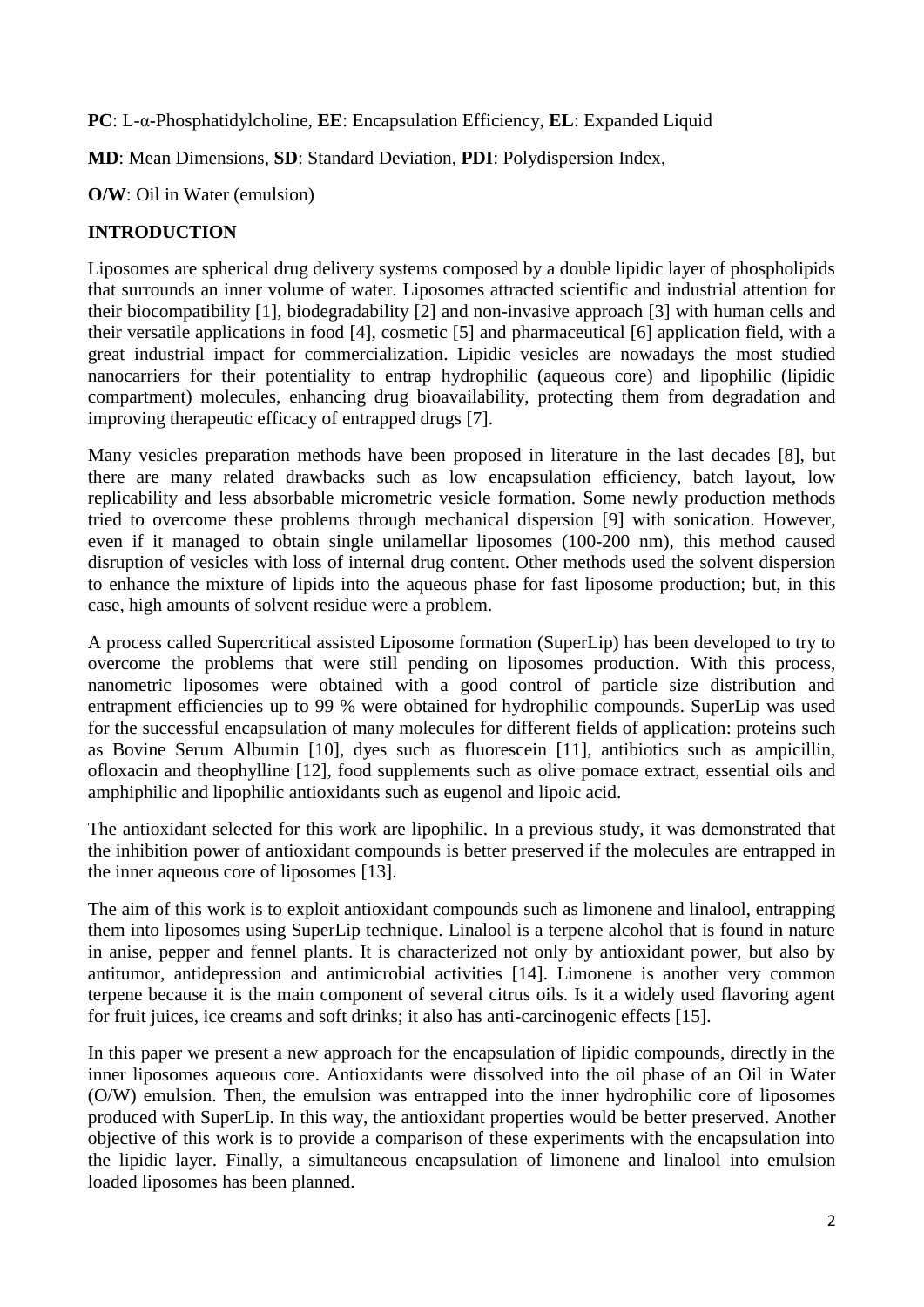### **MATERIALS AND METHODS**

#### *Materials*

L-α-Phosphatidylcholine from egg yolk (PC) was supplied by Sigma-Aldrich, Italy (99% pure, lyophilized powder). Ethanol used to dissolve phospholipids was purchased from Sigma-Aldrich  $(\geq 99.8\%)$ . Carbon dioxide (CO<sub>2</sub>) was provided by Morlando Group, Italy (>99.4% pure). Distilled water, used in all formulations was self-produced through a distillatory in our laboratories. Isopropyl myristate (<90% pure), surfactant Tween 80 and two antioxidants, limonene and linalool, were provided by Sigma-Aldrich, Italy. All the materials were used as received.

#### *Apparatus*

The supercritical technology SuperLip was developed according to a lab-scale configuration. In details, two piping lines fed pure carbon dioxide (through Ecoflow pump, mod. LDC-M-2, Lewa, Germany) and an ethanolic solution (through high pressure precision pump, Model 305, Gilson, France) in which phospholipids and lipophilic compound were dissolved. This two feeding lines were mixed in a saturator (loaded with stainless steel Berl saddles and thermally heated) with a Gas to Liquid Ratio fixed to 2.4. Once the Expanded Liquid (EL) was formed, it was fed to a high pressure formation vessel. A third feeding line delivered an aqueous solution or the emulsion in which the antioxidant compound is contained. The emulsion was continuously sprayed with a nozzle of 80 μm diameter. In this manner, droplets were created and rapidly surrounded by phospholipids during precipitation. A water bulk was created on the bottom of the formation vessel to collect the vesicles created in the fly. The organic solvent was removed from the top of the formation vessel through a decompression step; in this way, carbon dioxide was separated from ethanol. Carbon dioxide flow rate was measured using a rotameter (mod. N.5-2500, Serval 115022, ASA, Italy). Liposomes were collected from the bottom of the formation vessel in an aqueous bulk.

## *Emulsion preparation*

Water in Oil (W/O) emulsions were prepared following this standard procedure: water phase was obtained dissolving 0.18 g of surfactant Tween 80 in 90 mL distilled water and the solution was stirred with a magnetic stirrer at 250 rpm for 30 min at room temperature. The Oil phase was prepared by dissolving 5, 10 and 15 % of the chosen antioxidants (on lipid mass base) in 10 g isopropyl myristate and the solution was agitated at the same conditions. Then, the Oil phase was kindly added to the Water phase and agitated using an emulsifier (mod. L4RT, Silverstone, USA), working at 7000 rpm for 6 min. The obtained emulsion was finally fed to SuperLip apparatus.

#### *Methods*

Liposome suspensions were characterized using Dynamic Light Scattering (Mod. Zetasizer Nano S, Worcestershire, U.K.), to measure Mean Dimensions (MD), Polydispersion Index (PDI), Standard Deviation (SD) and zeta potential to analyze the average surface charge of lipidic vesicles.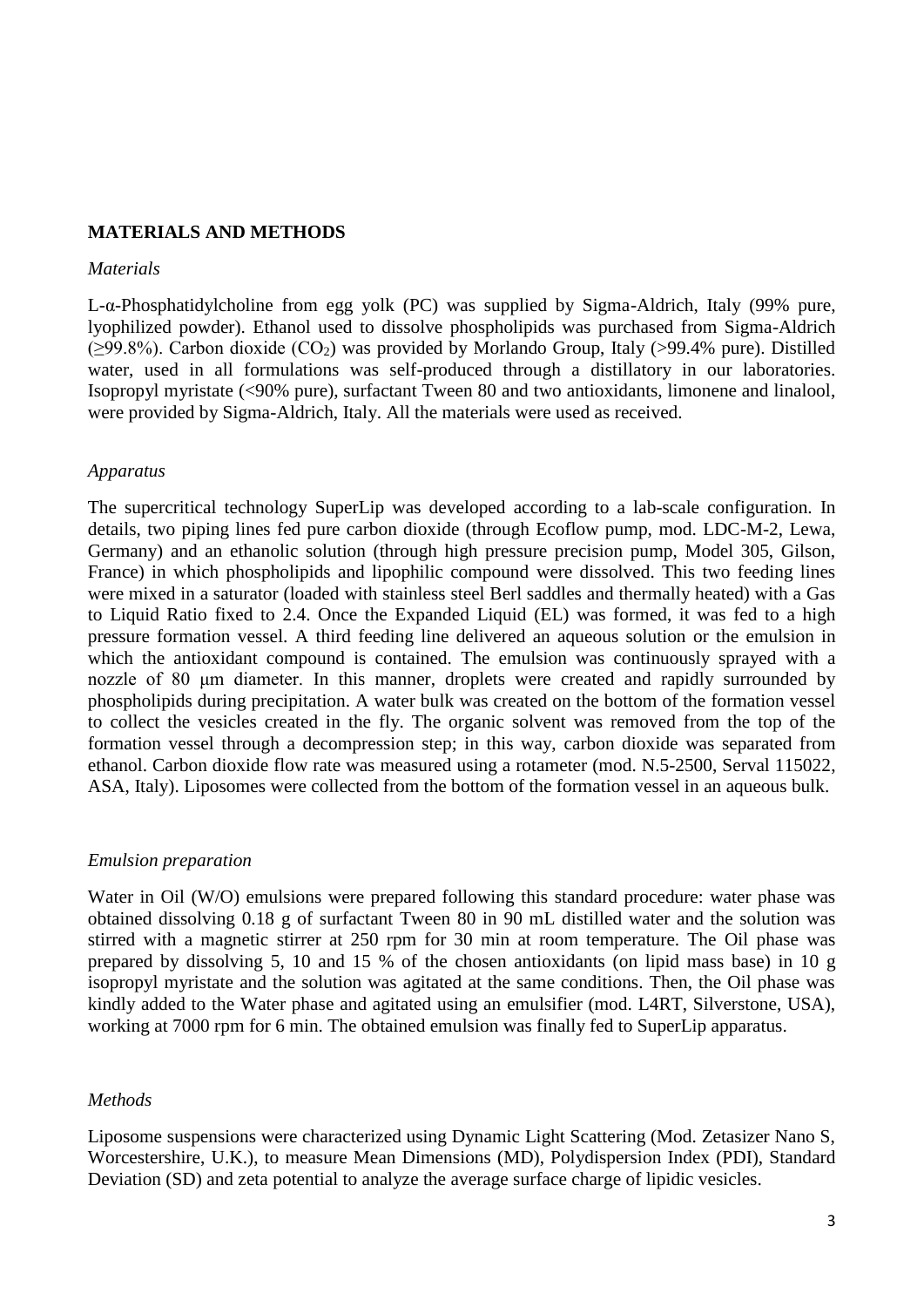Liposome morphology was observed with a Field Emission-Scanning Electron Microscope (FE-SEM, model LEO 1525, Carl Zeiss SMT AG, Oberkochen, Germany). Samples were prepared by spreading a drop of liposome suspension on an aluminum stub and leaving it to dry in air for 2-3 days. Dry liposome suspension was then covered with gold, using a sputter coater (thickness of 250) Å, model B7341, Agar Scientific, Stansted, U.K.).

Not entrapped linalool was detected from the supernatant after centrifugation [\[16\]](#page-7-9) at the wavelength of 233 nm [\[17\]](#page-7-10) using UV-Vis spectrophotometer and the encapsulation efficiency was calculated as follows:

$$
EE \, [\%] = \frac{ppm_{theoretical} - ppm_{supernatant}}{ppm_{theoretical}} \, 100
$$

in which ppm<sub>theoretical</sub> is the amount of antioxidant dissolved in the initial phase and ppm<sub>supernatant</sub> represents the not entrapped compound. Instead, limonene was detected at the wavelength of 270 mn. The absorption peaks were detected after scanning a 100 ppm solution in a range among 200 and 800 nm. The measurements were performed in triplicates. Data were shown as mean value  $\pm$ standard deviation.

## **RESULTS**

In this work SuperLip process was employed to produce liposomes loaded with antioxidant compounds. The compounds chosen for this study were limonene and linalool, which are two terpenes particularly sensible to oxygen, light and heat exposure. These lipophilic compounds have been previously entrapped in the double lipidic layer using the same process, but the Encapsulation Efficiencies (EE) were lower than 50 %. Moreover, they are particularly soluble in supercritical carbon dioxide and for this reason they can be extracted, during the process, reducing the average EE.

To increase the encapsulation efficiency of these antioxidants into liposomes, the lipophilic drugs were dissolved in isopropyl myristate and the obtained solution was emulsified in water. The Oil in Water (O/W) emulsion was then entrapped into liposomes using SuperLip technology. In the first set of experiments, liposomes were produced with an increasing theoretical loading of limonene. Then, the same drug concentrations were used to produce liposomes loaded with linalool. Finally, a simultaneous encapsulation of limonene and linalool was attempted with a fixed theoretical drug concentration (10 % w/w on lipid mass base).

SuperLip operative parameters were fixed as follows: pressure to 100 bar, temperature 40 °C, CO<sub>2</sub> flow rate 6.5 g/min, water flow rate 10 mL/min, ethanol flow rate 3.5 mL/min, lipidic concentration of 5 mg/mL in the ethanol solution. In **Table 1**, Mean Diameters (MD) and Encapsulation Efficiencies (EE) of limonene and linalool were reported.

| Compound | <b>Theoretical loading</b><br><sup>-%]</sup> | <b>Mean diameter</b><br>$[nm \pm SD]$ | <b>Encapsulation</b><br>Efficiency [%] |
|----------|----------------------------------------------|---------------------------------------|----------------------------------------|
| Limonene |                                              | $655 \pm 507$                         |                                        |
|          |                                              | $492 \pm 251$                         |                                        |
|          |                                              | $397 \pm 120$                         |                                        |
| Linalool |                                              | $424 \pm 141$                         |                                        |

**Table 1.** Theoretical loadings, Mean Diameters (MD) and Encapsulation Efficiencies (EE) of SuperLip experiments for limonene, linalool and limonene+linalool loading into liposomes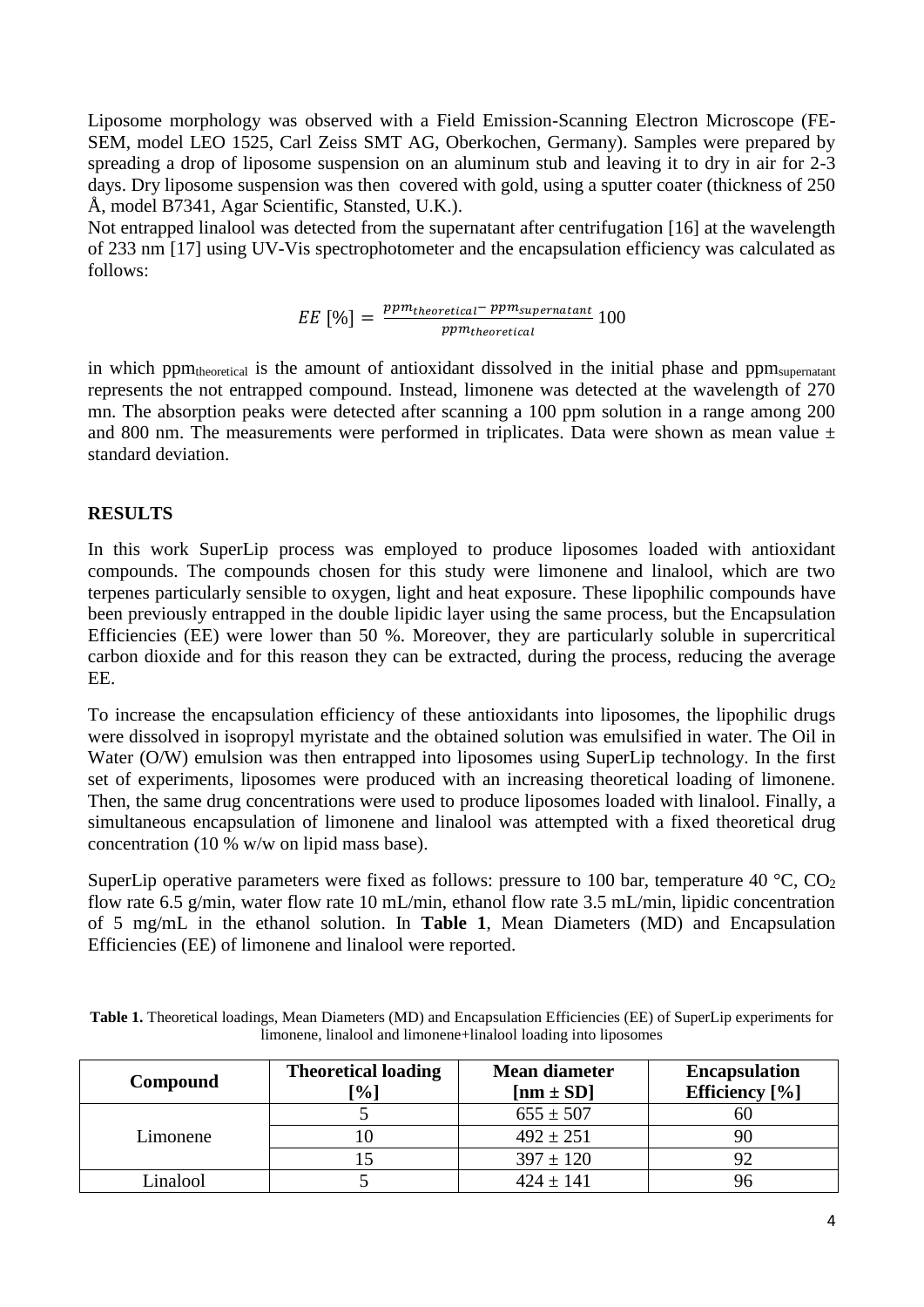|                                    |    | 188<br>$521 \pm$ | ∩冖 |    |
|------------------------------------|----|------------------|----|----|
|                                    | ⊥ັ | $605 \pm 235$    | ۵O |    |
| Linalool<br>$L$ imonene + $\prime$ | ıυ | 489<br>50        | QQ | QС |

The Water in Oil (W/O) emulsions were stable before and after liposomes entrapment. From results reported in **Table 1**, it was possible to observe that liposome mean diameters decreased with the increase of limonene theoretical loading, from  $655 \pm 507$  nm of the 5% loaded sample to the 397  $\pm$ 120 nm for the sample with the highest drug concentration. Encapsulation efficiencies of entrapped compounds were higher than liposomes produced with conventional methods  $\ll 40$  %). Moreover, they increased with the increase of theoretical loading, from a minimum of 60 % for liposomes loaded with 5 % of limonene up to a maximum of 92 % for vesicles loaded with 15 % of limonene.

Differently from the first set of experiments, linalool loaded liposomes showed a mean diameter that increased with the theoretical loading of linalool, from a minimum of  $424 \pm 141$  nm to a maximum of  $605 \pm 235$  nm. This different behavior probably depends on the molecular interaction among lipids and antioxidant entrapped compounds. Instead, the trend related to the encapsulation efficiencies of linalool loaded liposomes was still increasing from a minimum of 96 % to a maximum of 99 %, as reported for limonene vesicles.

A final effect of simultaneous encapsulation of linalool and limonene on mean diameters has also been studied and particle size distribution of produced liposomes was reported in **Figure 1**.



**Figure 1**. Particle Size Distribution of liposomes simultaneously loaded with 10 % Limonene and 10 % Linalool on lipid mass base

As reported in **Figure 1** and **Table 1**, liposomes loaded with 10 % limonene and 10 % linalool on lipid mass base were  $489 \pm 59$  nm large. In this case, the simultaneous presence of the two antioxidants reduced significantly the dispersion of the particle size distribution. This was probably due to the sum of the effects of limonene and linalool during simultaneous encapsulation. The encapsulation efficiency was definitely optimized since it was 99 % both for limonene and linalool.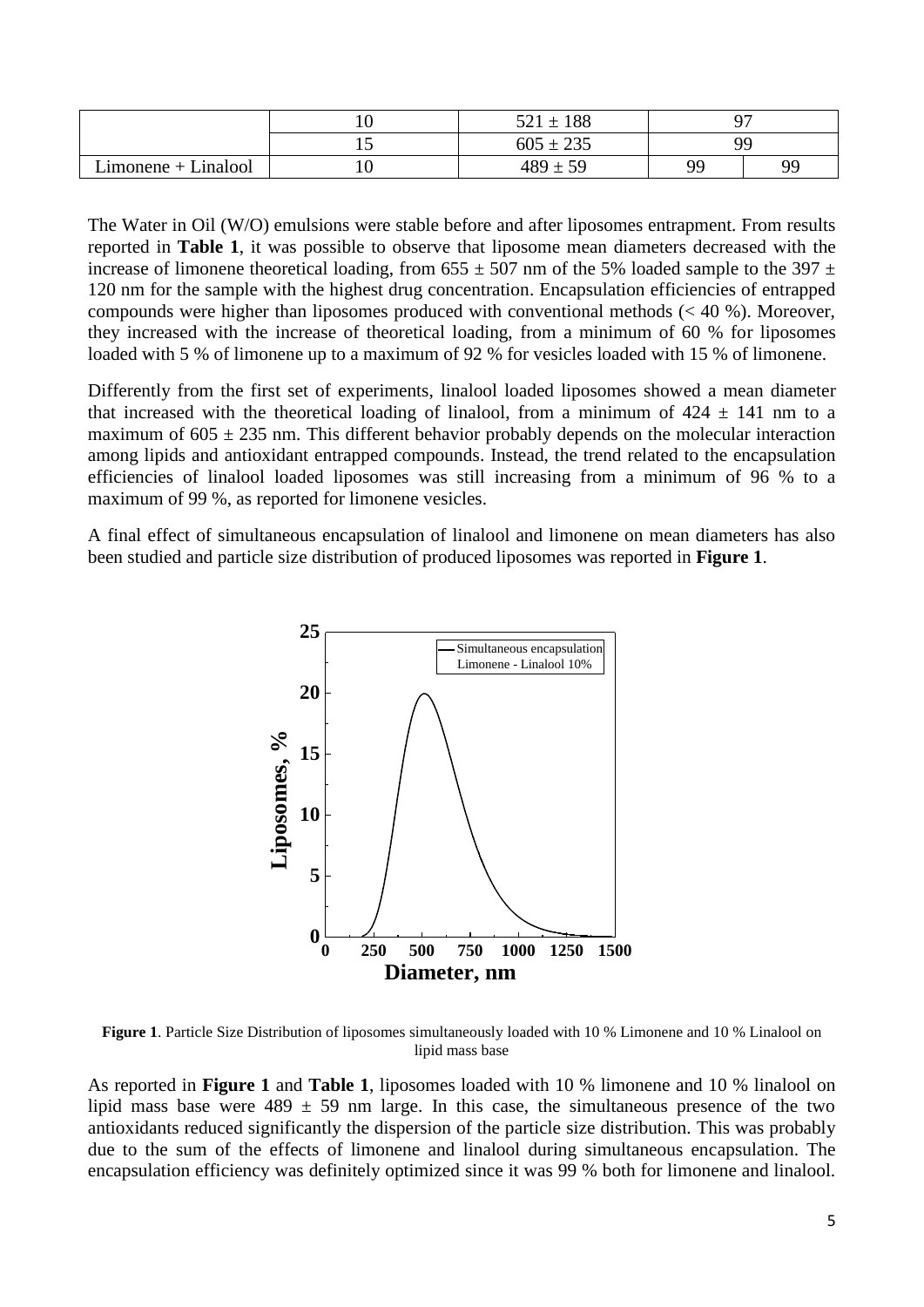This confirmed that the encapsulation of drugs is favored in the case of a mixture of the two compounds.

Liposomes produced were observed using Field Emission-Scanning Electron Microscope (FE-SEM) to observe the effect of SuperLip process on the morphology of the vesicles. In **Figure 2**, a FE-SEM image of liposome suspension loaded with 10 % limonene was reported.



**Figure 2.** Field Emission-Scanning Electron Microscope of liposomes loaded with 10 % limonene on lipid mass base

**Figure 1** confirmed mean dimensions reported in **Table 1** for liposomes suspensions loaded with 5 % limonene. Mean dimensions are sub-micrometric, the surface is smooth and the shape is spherical. Vesicles size distribution is homogeneous. The elevate polydispersion of sample loaded with 5 % limonene is probably due to the interaction between the antioxidant and lipids, with a general tendency with aggregation phenomena. The following FE-SEM observation was performed on 10 % linalool loaded samples (**Figure 3**).



**Figure 3.** Field Emission-Scanning Electron Microscope of liposomes loaded with 10 % linalool on lipid mass base

Mean dimensions of liposomes loaded with linalool still confirmed the mean dimensions reported in **Table 1**. In particular, the morphology of vesicles did not show any significant variation after the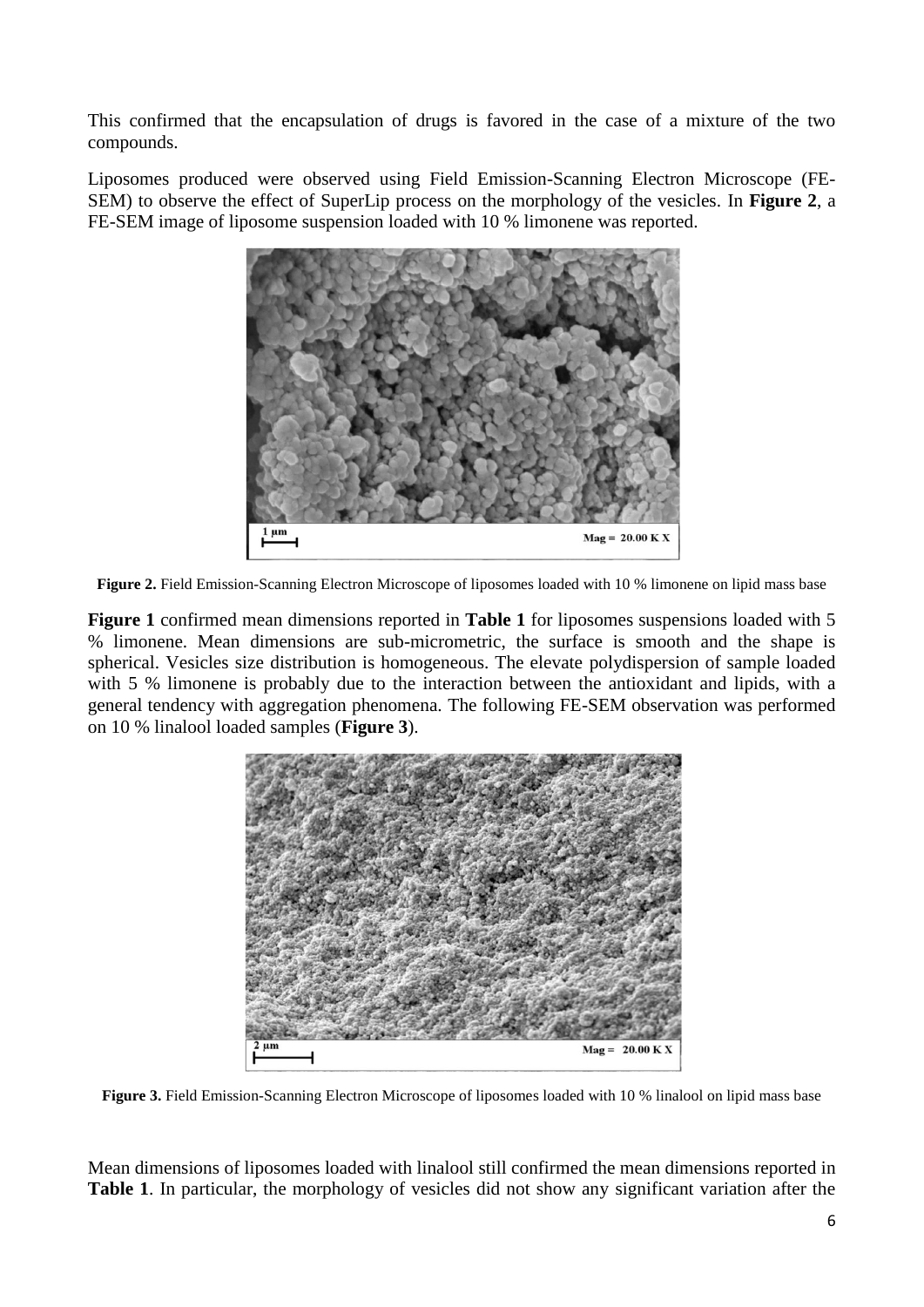antioxidant encapsulation. As a general comment, liposomes produced for this study showed an almost evident vesicles aggregation phenomenon. The reason is probably linked to the presence of isopropyl myristate used to prepare emulsions entrapped in the inner aqueous core of liposomes.

# **CONCLUSIONS**

In this study, SuperLip process was employed to encapsulate limonene and linalool into liposomes. Since these two compounds are lipophilic, they were dissolved into isopropyl myristate and emulsified in pure water. This O/W emulsion was entrapped into the aqueous core of liposomes. The two sets of experiments demonstrated that it was possible to entrap O/W emulsions into liposomes without damaging the antioxidant compound dissolved in the inner phase. In all the experiments, liposomes of sub-micrometric dimensions were obtained, with an encapsulation efficiency increased up to 99 % by increasing the theoretical loading of the compound. The encapsulation efficiency (EE) was also higher than liposomes produced with conventional methods. Finally, the simultaneous entrapment of the two antioxidants was the most successful experiment of this study because it reached the EE of 99 % for both compounds.

Future prospective will be characterized by stability studies by measuring the mean diameter of liposomes over a time of 6 months. Moreover, drug release will be performed to study the pharmacokinetics from emulsions. The inhibition of the antioxidant power of these compounds will be measured either in the case of inner core entrapment, either for the encapsulation in the double lipidic compartment.

# **ACKNOWLEDGEMENTS**

The authors gratefully thank **Alessandra Saturnino** and **Paola Russo** for their cooperation in experiments and characterization of liposomal samples.

# **REFERENCES**

<span id="page-6-0"></span>[1] MALLICK, S., CHOI, J. S., Liposomes: Versatile and Biocompatible Nanovesicles for Efficient Biomolecules Delivery, Journal of Nanoscience and Nanotechnology, Vol. 14, 2014, p. 755-765.

<span id="page-6-1"></span>[2] DESHPANDE, P. P., BISWAS, S., TORCHILIN, V. P., Current trends in the use of liposomes for tumor targeting, Nanomedicine, Vol. 8, 2013, p. 1509-1528.

<span id="page-6-2"></span>[3]SUBONGKOT, T., DUANGJIT, S., ROJANARATA, T., OPANASOPIT, P., NGAWHIRUNPAT, T., Ultradeformable liposomes with terpenes for delivery of hydrophilic compound, Journal of Liposome Research, Vol. 22, 2012, p. 254-262.

<span id="page-6-3"></span>[4] MARÍN, D., ALEMÁN, A., SÁNCHEZ-FAURE, A., MONTERO, P., GÓMEZ-GUILLÉN, M. C., Freeze-dried phosphatidylcholine liposomes encapsulating various antioxidant extracts from natural waste as functional ingredients in surimi gels, Food Chemistry, Vol. 245, 2018, p. 525-535.

<span id="page-6-4"></span>[5] WEINER, N., LIEB, L., NIEMIEC, S., RAMACHANDRAN, C., HU, Z., EGBARIA, K., Liposomes - a Novel Topical Delivery System for Pharmaceutical and Cosmetic Applications, Journal of Drug Targeting, Vol. 2, 1994, p. 405-410.

<span id="page-6-5"></span>[6] MÜLLER, R. H., MAÈDER, K., GOHLA, S., Solid lipid nanoparticles (SLN) for controlled drug delivery–a review of the state of the art, European journal of pharmaceutics and biopharmaceutics, Vol. 50, 2000, p.161-177.